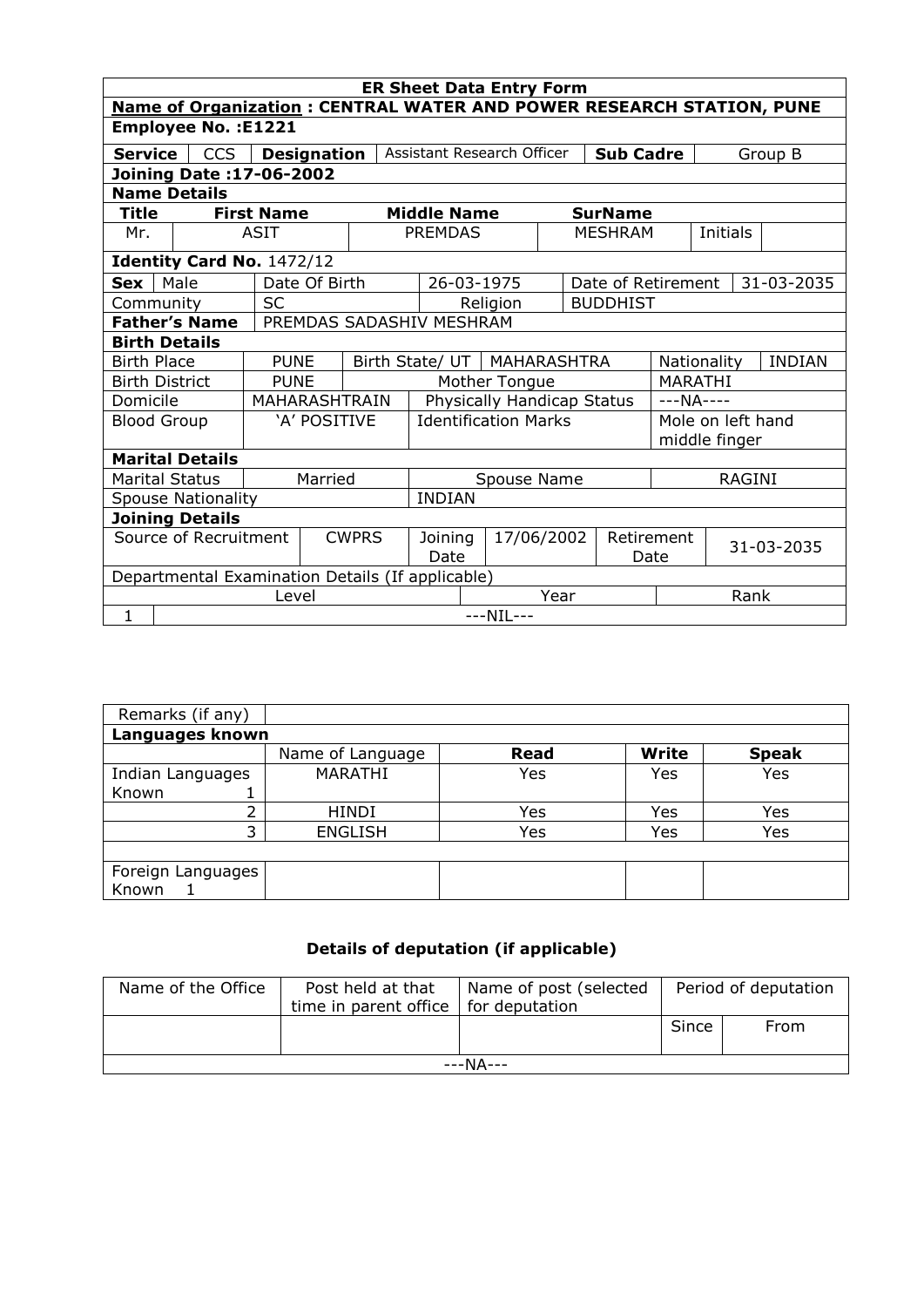## Details of Foreign Visit

| SI.<br>No. | Place of<br>Visit | Date of visit                                   | Post held at<br>that time | Whether it is a<br>personal or official<br>visit | Details of visit                  |
|------------|-------------------|-------------------------------------------------|---------------------------|--------------------------------------------------|-----------------------------------|
|            | <b>Bhutan</b>     | $10^{th}$ to 16th May<br>2012                   | RA                        | Official                                         | Punatsangchhu-<br>II H.E. Project |
| ∍          | Dubai             | 5 <sup>th</sup> to 19 <sup>th</sup> Dec<br>2014 | ARO                       | Personal                                         | Tourist                           |

## Transfer/Posting Detail (if applicable)

| Place    |       | Period of posting |  |  |  |  |  |
|----------|-------|-------------------|--|--|--|--|--|
|          | Since | From              |  |  |  |  |  |
| ---NA--- |       |                   |  |  |  |  |  |

| Qualification (Use extra photocopy sheets for multi qualifications, experience, training, awards details)                 |                                            |                                                     |                       |                                  |                   |                  |
|---------------------------------------------------------------------------------------------------------------------------|--------------------------------------------|-----------------------------------------------------|-----------------------|----------------------------------|-------------------|------------------|
| Qualification                                                                                                             | Discipline                                 |                                                     | Specialization 1      |                                  |                   |                  |
| <b>ME</b>                                                                                                                 | Civil                                      |                                                     |                       | Construction management          |                   |                  |
| Year                                                                                                                      | Division                                   |                                                     | CGPA/ % Marks         |                                  |                   | Specialization 2 |
| 2001                                                                                                                      | I class                                    | 60.42                                               |                       |                                  |                   |                  |
| Institution                                                                                                               | University                                 |                                                     | Place                 |                                  |                   | Country          |
| <b>COEP</b>                                                                                                               | <b>PUNE</b>                                |                                                     | <b>PUNE</b>           |                                  |                   | <b>INDIA</b>     |
| <b>Experience</b>                                                                                                         |                                            |                                                     |                       |                                  |                   |                  |
| Type of Posting                                                                                                           |                                            | Level                                               |                       |                                  |                   |                  |
| Permanent                                                                                                                 |                                            |                                                     |                       | Group B gazetted                 |                   |                  |
| Designation                                                                                                               |                                            | <b>Present Position</b>                             |                       |                                  |                   |                  |
| Assistant Research Officer                                                                                                |                                            |                                                     |                       | Assistant Research Officer       |                   |                  |
| Ministry                                                                                                                  |                                            | Department                                          |                       |                                  |                   |                  |
| Ministry of Water Resource, River Development                                                                             |                                            |                                                     |                       | Central water and power research |                   |                  |
| and Ganga rejuvenation                                                                                                    |                                            | station                                             |                       |                                  |                   |                  |
| Office                                                                                                                    |                                            | Place                                               |                       |                                  |                   |                  |
| Central water and power research station                                                                                  | Pune                                       |                                                     |                       |                                  |                   |                  |
| <b>Experience Subject</b>                                                                                                 |                                            |                                                     |                       | Period of Posting                |                   |                  |
| Major                                                                                                                     |                                            | Minor<br>To<br>From                                 |                       |                                  |                   |                  |
| Sediment Management                                                                                                       |                                            |                                                     |                       | 17-06-2002                       |                   | Till date        |
| Desilting Basin                                                                                                           |                                            |                                                     |                       |                                  |                   |                  |
| Silt flushing tunnel                                                                                                      |                                            |                                                     |                       |                                  |                   |                  |
| Note:-Refer the Annexure to fill above Major, Minor Subjects and below given training subject<br>(minimum 1 week & above) |                                            |                                                     |                       |                                  |                   |                  |
| Training                                                                                                                  |                                            |                                                     |                       |                                  |                   |                  |
| <b>Training Year</b>                                                                                                      | <b>Training Name</b>                       | <b>Training Subject</b>                             |                       |                                  |                   |                  |
|                                                                                                                           |                                            |                                                     |                       |                                  |                   |                  |
| Level                                                                                                                     | Institute Name,                            | <b>Field Visit</b>                                  |                       |                                  | Field Visit Place |                  |
|                                                                                                                           | Place                                      |                                                     | Country               |                                  | (within India)    |                  |
|                                                                                                                           | $---NIL---$                                |                                                     |                       |                                  |                   |                  |
| <b>Sponsoring Authority</b>                                                                                               | Period of Training                         |                                                     | Duration              |                                  | Result            |                  |
|                                                                                                                           | To                                         |                                                     | (in weeks)            |                                  | Qualified         |                  |
|                                                                                                                           | $---NIL---$                                |                                                     |                       |                                  |                   | Not Qualified    |
|                                                                                                                           |                                            |                                                     |                       |                                  |                   |                  |
| <b>Awards/Publications</b>                                                                                                | Academic                                   |                                                     |                       |                                  |                   |                  |
| Type of Activity:                                                                                                         |                                            |                                                     |                       |                                  | Non Academic      |                  |
| <b>Activity Area</b>                                                                                                      | <b>Activity Subject</b><br>Desilting basin |                                                     | <b>Activity Title</b> |                                  |                   |                  |
| Sediment management                                                                                                       |                                            | 1. CWPRS Memorandum on<br>design of desilting basin |                       |                                  |                   |                  |